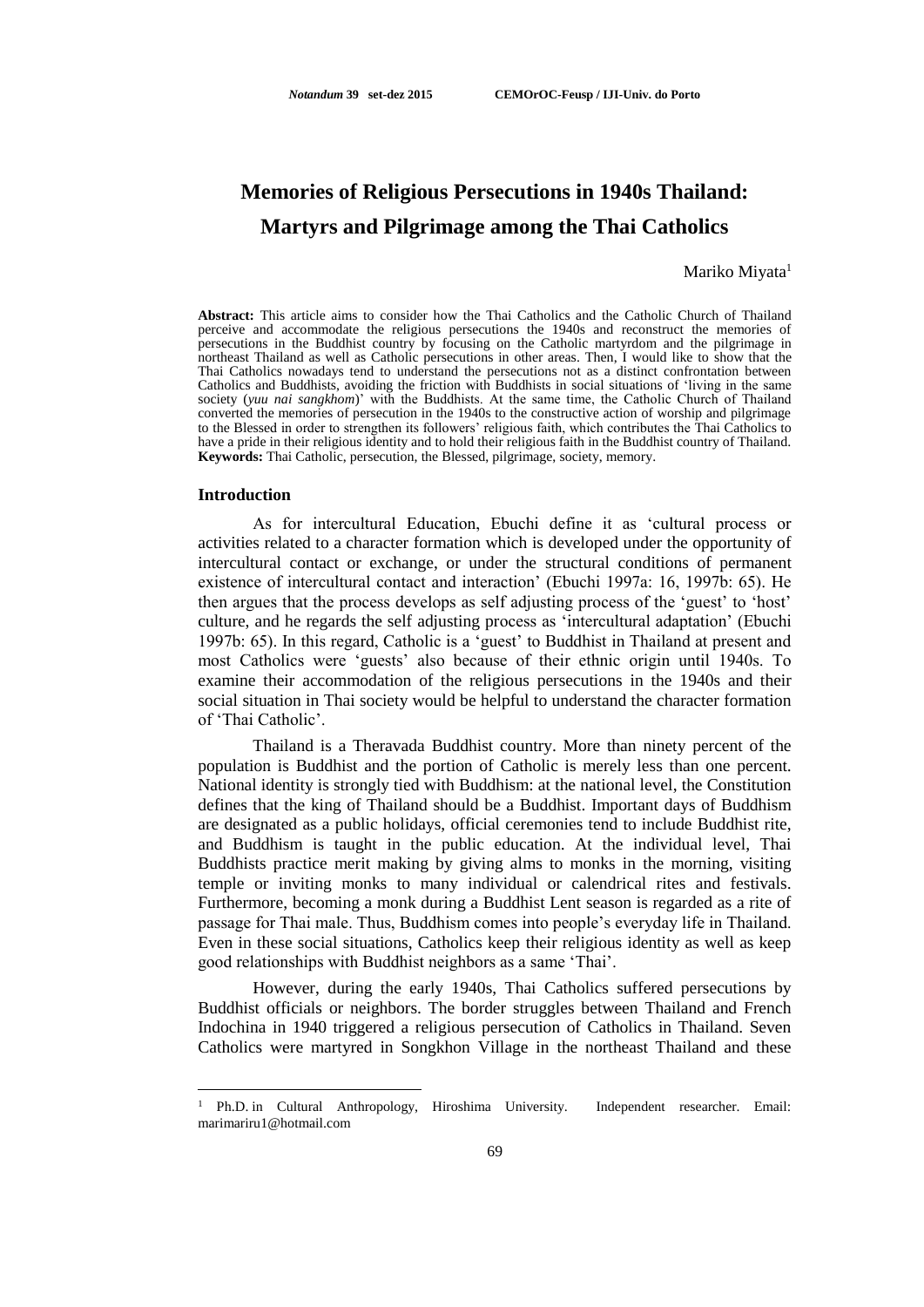martyrs were pronounced as the first Blessed in Thailand in 1989. Many Catholics, as well as some Buddhists, make a pilgrimage to this place.

In order to clarify what the situation of Catholics encountered during the religious persecutions and how the Catholics and the Catholic Church of Thailand perceive the persecutions and reconstructed the memories of persecutions in the recent years, firstly, it examines why and how the incident of martyrdom happened and how the Catholics practice the pilgrimage. Secondly, it investigates what happened in the other area during the religious persecutions in 1940s and thirdly, it scrutinizes how the Catholics perceive the persecutions and what affects their present perception and attitude.

Catholicism was regarded as a foreign religion or a French religion by Thai people before. This was due to their ethnic origin and the history of the missionary work. Most of Catholics' ancestors were of Portuguese, Chinese or Vietnamese origin coming to Thailand as hired soldiers, prisoners of war or traders etc. Catholic missionary work in Thailand was initially conducted by Portuguese missionaries and Catholics were mainly Portuguese at this time. Dominican missionary started missionary work in 1567, followed by Franciscan in 1584 and Jesuits in 1609 (Prawat 1996:1-2). There were about 2000 Catholics in 1622 in Thailand (Seri 1982:10-11) and they were mostly Portuguese who came from India or Malacca and lived in Ayutthayaa as hired soldiers (Ishii 1984: 204). In the middle of the 17th century, the leading position of missionary was replaced by the French missionaries. Missions Etrageres de Paris (MEP) started their missionary in1662. The Pope later established Siam Vicariate Apostolic in 1673 and appointed Father Paru and Father Lambree of MEP as the Bishop. .

Since Ayutthaya period (-1767), missions had been limited to foreigners, mainly Vietnamese and Chinese, and missions to ethnic Thai citizens (Thai, Mon, Lao) had been prohibited (Seri 1966:49-53). Moreover, even in the early period of Chakri Dynasty (1782- ), Catholics had lived within their community taken care of by Catholic priests apart from Buddhist communities (Seri 1982:65). Freedom of religion was approved and ethnic Thai could convert to Catholicism only after King Rama V's reign (1868-1910). Most of the Catholics nowadays, thus, are descendants of such people with foreign origins or spouses of those Catholics.

## **Background of the Persecution**

<u>.</u>

There had been persecutions of Catholics since the Ayutthaya period. Persecutions until the end of the  $19<sup>th</sup>$  century were mainly caused by the Catholic priests rejecting or misunderstanding Thai religion, traditional customs and culture. Two reasons can be summarized as follows: one is that a Catholic priest wrote a book against Buddhism<sup>2</sup>; the other is that priests refused Catholics' participation in the ceremonies with religious element held by the king<sup>3</sup> (Seri 1982: 47-55, 72). While general believers suffered in some cases, persecutions came from the confrontation between leaders: Catholic priests and Thai political authority.

Persecutions in the 1940s which caused martyrdom at Songkhon, however, happened not because of the confrontation between leaders, but because of the hatred of Catholics by Thai people who hated France and regarded Catholicism as a French religion. The scheme of confrontation between leaders stated above had changed as

<sup>2</sup> Bishop Lanau came to Thailand in 1664 and wrote a book against Buddhism for missionary purpose in King Narai's era (1656-88). (Prawat1996:49-53, Seri 1982:42-46).

<sup>&</sup>lt;sup>3</sup> Those ceremonies included processions to Buddhist sacred places, important court rituals of Brahman origin, rituals of animal sacrifice for expulsion of infectious disease.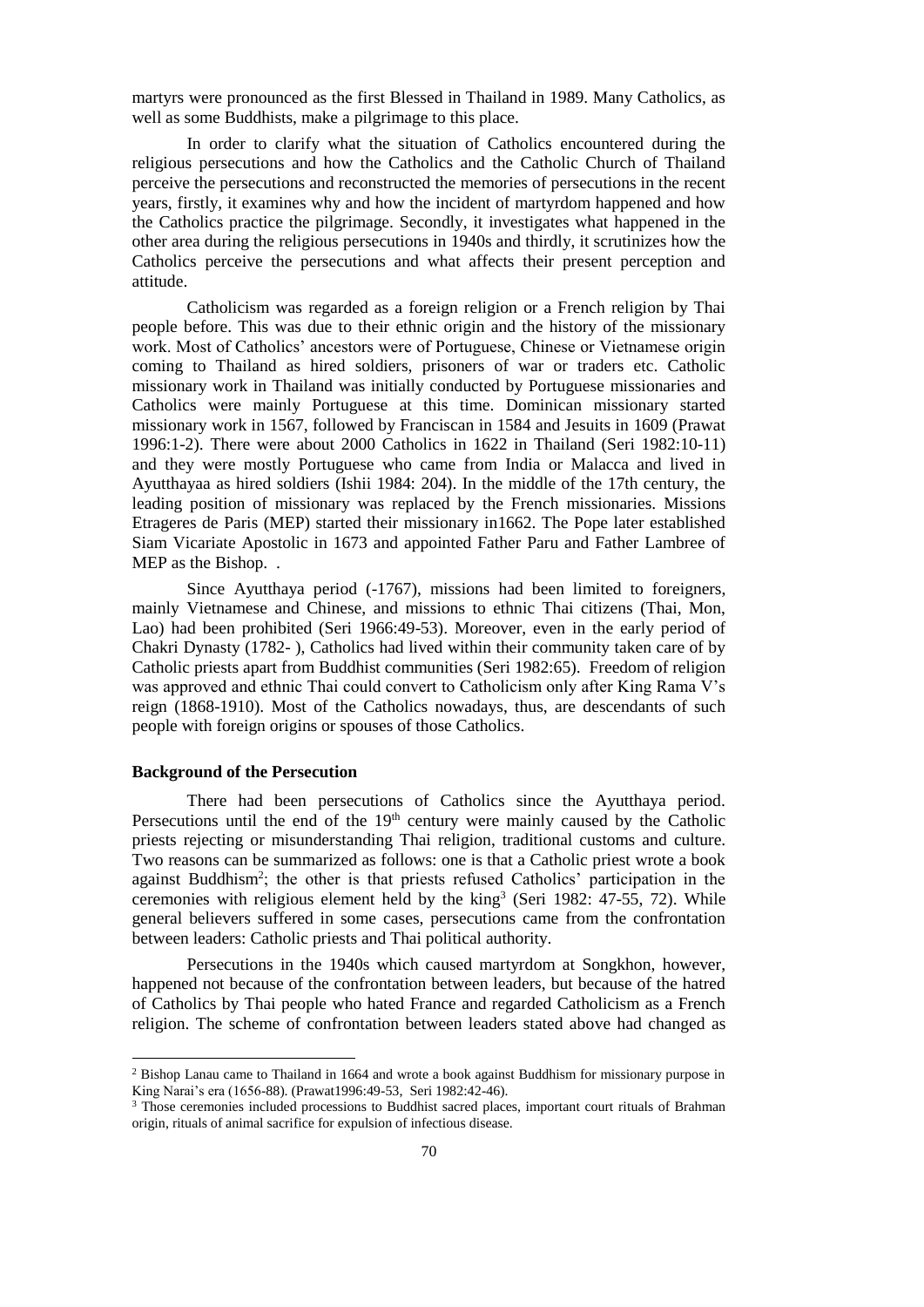Western colonialism expanded in Indochina Peninsula. After the treaty with Siam in 1867, France had begun to seize Siamese territory. Many border territories were ceded to France with the treaty of 1888, 1893 and 1907<sup>4</sup> (Wyatt 1982:201-208). Then, anti-France and anti-Catholic feelings of Thai people flared up out of the border struggle between Thailand and French Indochina in November 1940.

Together with the hatred of France caused by this humiliating history with France, there was another reason that triggered the persecution of Catholics: nationalism policy by Phibun Regime (1938-44). By issuing *Ratthaniyom*, a series of twelve Cultural Mandates from 1939 to 1942, Prime Minister Phibun tried to build a new Thai nation<sup>5</sup> and integrate the country with '*Watthanatham*', a culture characteristic to Thai nation. '*Watthanatham*' that Phibun urged all people in Thailand to acquire the way of living and morality appropriate to civilized nation. He thought that a civilized country should be the one without regional differences and focused on central Thai people, the majority in the country, as a standard 'Thai nation' (Murashima 2002:202). Under such an integration policy, Phibun government forced non-ethnic Thai and non-Buddhists to abandon their ethnic language, custom and education to become 'Thai nation' who speaks Thai, to believe in Buddhism, and to have a loyalty to the nation by respecting the national flag, the nation and the king. In July and August 1940, national broadcast of Thailand criticized religions other than Buddhism saying that Buddhism was the religion of Thailand suitable to Thai characteristics and other religions came from other countries which would not suit Thai people (Bayee:2). Phibun promoted his ideology by plastering his slogans on newspapers and billboards and repeated over the radio (Wyatt 1982:255) in addition to the use of government officials mobilizing the people for a coming war. People in Thailand, so, were inevitably involved in the propaganda and began to see Catholicism unfavorable in Thai society.

To make matters worse, in the middle of this situation, the border struggle between Thailand and French Indochina broke out when Thai forces invaded both the disputed Lao territories and western Cambodia in November 1940 (Wyatt 1982:255-256).

### **Incident of Martyrdom at Songkhon**

1

The incident of martyrdom happened in December 1940 at Songkhon Village which is located in Mukudahan Province in the northeast Thailand<sup>6</sup>. The land of Laos can be seen from the village across the Mekong River, the border between Thailand and Laos. There were about 500 or 600 villagers in 1940 and all were Catholics. The village<sup>7</sup> had a church, priest's residence, sister's residence and a school attached to church. Father Paolo Figee, a Frenchman, was a priest of the church and Philip Siphong, a head master, two sisters from a Lao convent and a man in the village taught in the school (Khanakamakan 1989:8-12).

<sup>4</sup> Starting from the regularization of French protectorate over Cambodia by the treaty of 1867, France conquered the frontier between Vietnam and Siamese Laos in 1888, then, forced Siam to accept the cession of the entire Laos east of the Mekong by the treaty concluded after the Franco-Siamese Crisis in 1893. Furthermore, Siam had to conclude unequal treaties including extraterritoriality, and ceded to France the West bank territories of the Mekong in 1904 and some western Cambodian provinces in 1907 (Wyatt 1982:201-208)

<sup>5</sup> Rattaniyom no.1 declared the change of the name, Siam to Thailand (Tamada 1996:138).

<sup>6</sup> Songkhon is about 30 kilometers north of the center of Mukudahan.

<sup>&</sup>lt;sup>7</sup> Songkhon village was not the Catholic village at first, but all villagers converted to Catholics when a French priest saved this village in 1887 from the epidemic which struck the village soon after the pioneering.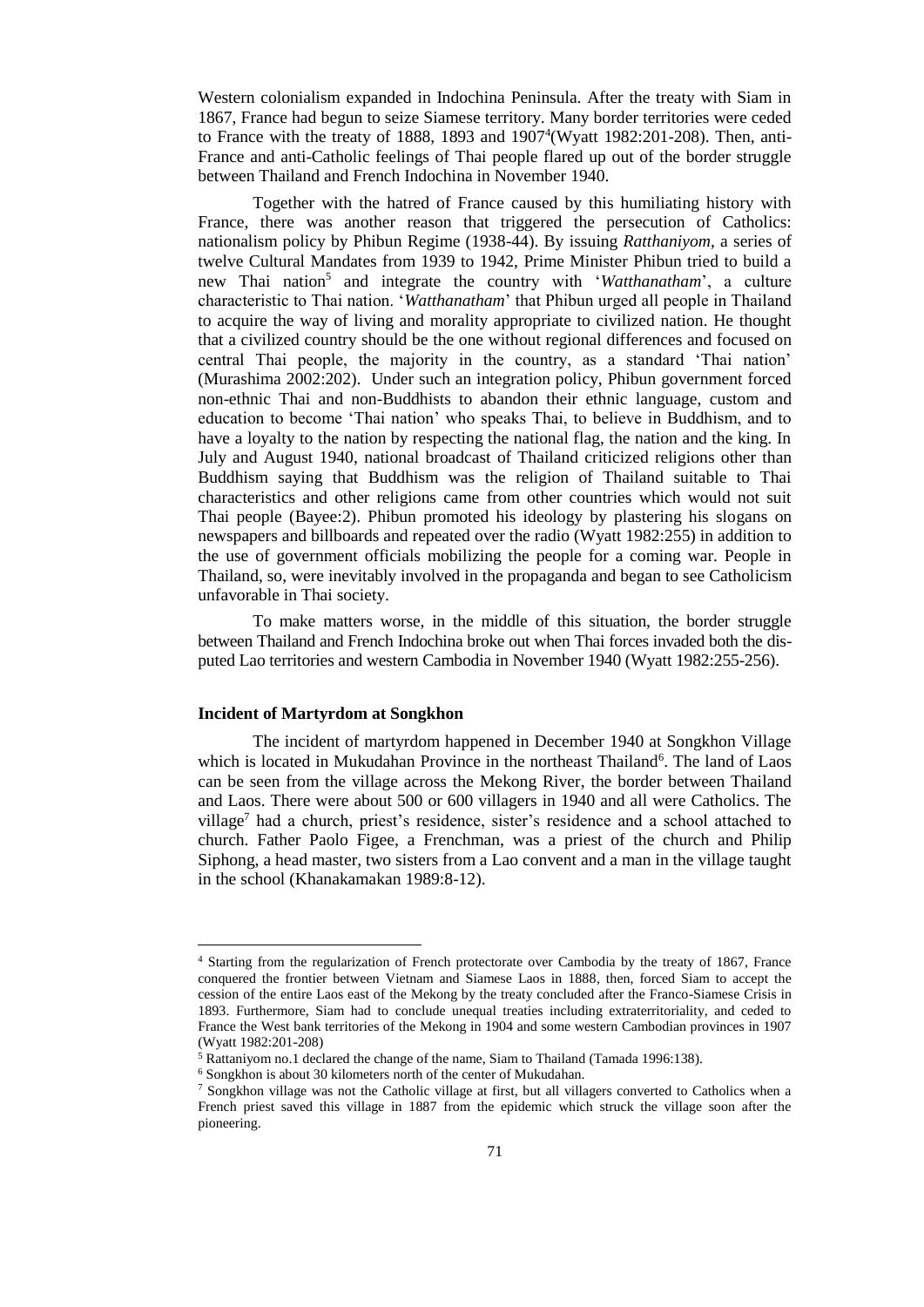When Thailand invaded the French Indochina in November 1940, police was deployed at the border area and 6 policemen were stationed at Songkhon village. The policemen ordered the villagers to abandon their faith, which led to the martyrdom of seven Catholics. I will summarize this incident citing from the booklets written and published by the Catholic authority who researched the incident in later years<sup>8</sup>.

## Martyrdom of teacher Philip Siphong

Among the policemen stationed at Songkhon, Mr. Lue, the police officer in charge of Songkhon, especially hated Catholics. So he called the villagers in the meetings and ordered them for many times to abandon their faith in Christianity which was a religion of France and to convert to Buddhism which was the national religion of Thailand. Villagers did not care when the parish priest Figee was still in the village. After the deportation of Father Figee to Laos at the end of November 1940, Lue further tormented villagers with forced conversion. It was, however, in vain since Philip Siphong and two sisters took care of villagers even under the situation of no one to consult or no one to hold them a mass as the nearest Catholic village of Songkhon was 70 kilometers away. Lue, being angry with villagers not obeying him, decided to get rid of Philip Siphong first.

Philip Siphong wrote a letter to officials in Mukdahaan to report that policemen oppressed villagers and the chief officer Lue even forced a village woman to become his temporary wife. Unfortunately, this letter, however, reached to the hand of Lue, so that he decided to kill Philip Siphong as soon as possible. Lue and a policeman from Mukudahan, with intension to kill him on the way, deceived Philip Siphong to go to see district head of Mukdahan by showing a false letter on December 15th. In spite the fact that the villagers stopped him, Philip Siphong left the village and was shot by Lue in the forest on December 16th<sup>9</sup>.

## Martyrdom of Six Catholics

<u>.</u>

Even after the Philip Siphong's death, many villagers held on to their faith under the care and leadership of two sisters, Sister Agnes and Sister Lucia. So, Lue oppressed sisters next. On December 22nd, Lue pressed the sisters to convert and when they denied, he deceived them into not wearing nun's habits. Later, Lue called all the villagers to assemble in front of the church and pronounced that everyone should convert to be Buddhists henceforth because he had received the order from the district to convert all the Christians to Buddhists. He threatened the villagers with a gun. At the night of December 24th, the sisters decided to die for their faith and wore nun's habits again. Sister Agnes, then, wrote a letter of decision of martyrdom on the  $25<sup>th</sup>$  night, and a girl named Butsi delivered the letter to Lue on the next day, December  $26<sup>th</sup>$ . On that very day the two sisters and another 4 Catholics were martyred at the cemetery being shot by Lue and other policemen.

The policemen kept on oppressing villagers of Songkhon after the martyrdom. They even compelled them to pull down the church. Lue and other policemen were transferred to another station in June 1941 and replaced by new policemen.

<sup>8</sup> I cite from following two booklets: one is a booklet (Khanakamakan 1989) mainly based on the article written by Nawaekmaitrii Traiphop and edited by Prakhin Chumsaai na Ayuthayaa and Father Samraan Wongsagiam. It was written on the basis of records collected by Father Narin during his stay at Songkhon from 1981 to 1985 and Bishop Bayee and the statements of Father Suphon who stayed at Songkhon from 1985 to 1989. Another booklet (Bayee ---) is the report of Bishop Bayee who visited Songkhon and conducted a research for three weeks in 1950.

<sup>9</sup> Philip Siphong's body was buried in the hole dug by villagers nearby and remained there until 1959 without moving to bury in Songkhon because Lue did not allow it and the villagers feared police.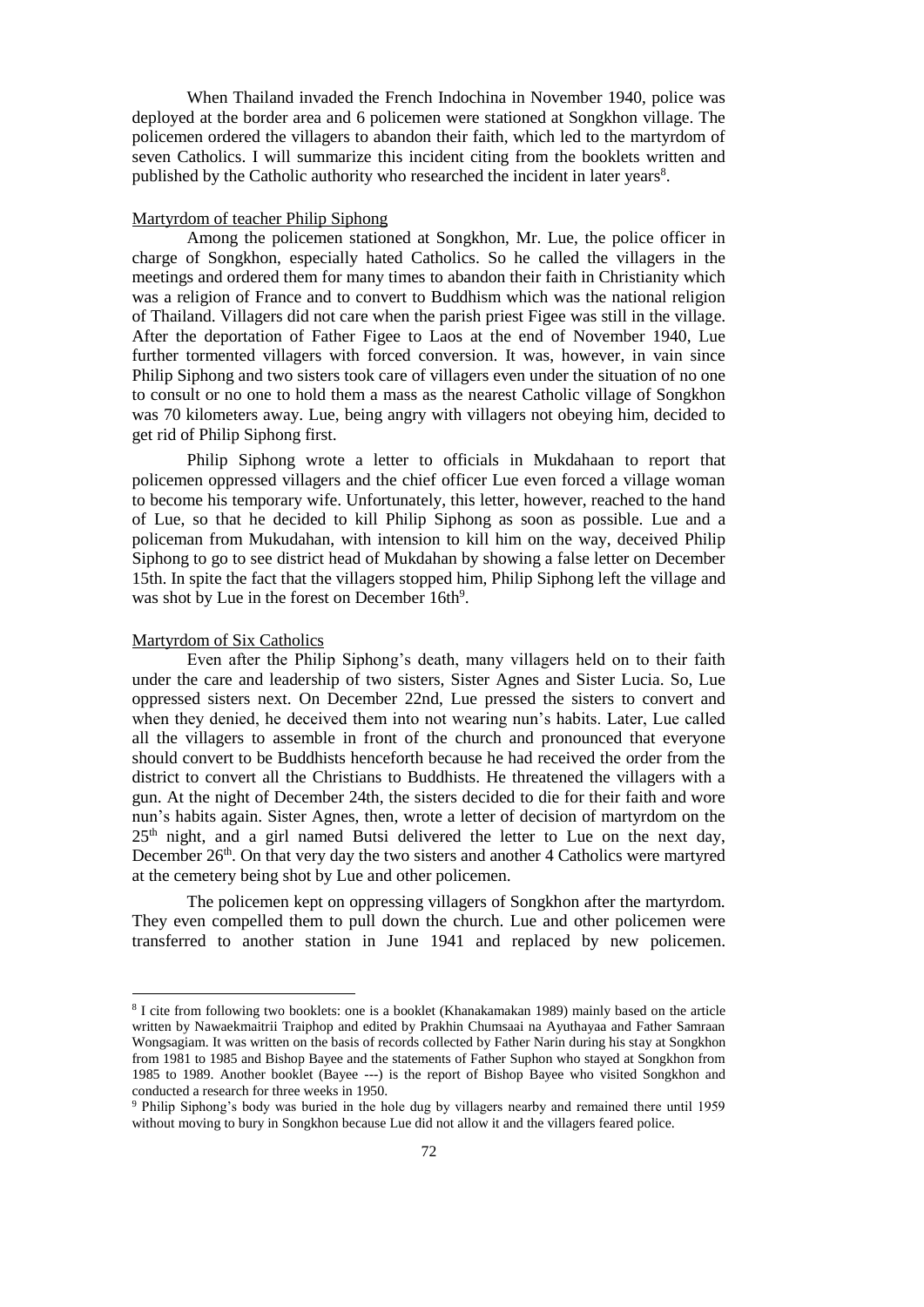Nevertheless, the persecution of Catholic still continued in Songkhon and in other areas in Thailand until the war time had passed.

Evidence and documents including the letter of Sister Agnes were sent to Rome to examine for beatification, and the seven martyrs<sup>10</sup> of Songkhon were beatified in Rome by Pope John Paul II on October 22nd 1989.

## **Pilgrimage to Songkhon**

The church of Martyrs in Songkhon attracts many people not only from neighboring areas but from other provinces. The feast day of the church is the immediate Saturday prior to December16<sup>th</sup>. Apart from the day, the church has mass and procession of relics on October 22nd, which is the day of beatification, and the first Saturdays of every month. The church adjoins the Mekong River and has vast precincts<sup>11</sup>, at which there are church building<sup>12</sup>, the residence of priests, old sisters' hut, historical garden, old and new cemeteries, and seven buildings named after the seven martyrs. Those seven buildings are for seminar, study meeting, the residence of Catholic monks and nuns or accommodation for pilgrims. The church was built in modern style with chairs for 500 people<sup>13</sup>. Adjoining the side of the Mekong of the church, there is a place for the relics of seven martyrs and their wax figures.

Pilgrimage to the church of seven Blessed is planned in time for the mass on Saturday morning. When I joined the pilgrimage tour with some Catholics from Chanthaburi Province in the southeastern part of Thailand, located along Gulf of Siam, we departed at the night of Friday December 13<sup>th</sup> 1996<sup>14</sup> and arrived at Songkhon on Saturday morning. We stayed there the whole day of Saturday and then came back to Chanthaburi on Sunday. We went to Songkhon by chartered van. Members of the pilgrimage tour were four women from Turian<sup>15</sup> city, 10 kilometers northwest of the central Canthaburi, and one woman from Chanthaburi City<sup>16</sup>.

Arriving at Songkhon in the early morning, we could get some sleep before the mass. There were a great number of pilgrims coming from various places. Some prayed in the cemetery before the mass. The mass started at 10 am conducted by three bishops with eleven other priests. During the mass, Bishop of Chanthaburi dioceses preached a sermon, in which he explained that Catholicism was mistaken as a French religion during the war of Indochina and at the beatification of seven martyrs, hundreds of Thai Catholics went to Rome to celebrate. Then, he preached that Catholics would not be reluctant to meet their death since the faster one die, the sooner one could go to heaven. He stressed the devotion of their lives to God and religion by nourishing their lives (*jaroen chiiwit*) <sup>17</sup>. After the mass, there was a procession of relics to the old cemetery where six were martyred. There preached a priest, and after

<sup>10</sup> They are Philip Siphong (33 years old), Sister Agnes Phila (31 years old), Sister Lucia Khambang (23 years old), Agatha Phutta (59 years old), Cecillia Butsi (16 years old), Bibiana Khamphai (15 years old) and Maria Phorn (14 years old).

 $11$  with 64 rai. 1 rai is 1600 square meters.

<sup>&</sup>lt;sup>12</sup> The present church was started to build in October 1992 and completed in June 1995.

<sup>&</sup>lt;sup>13</sup> Those who sit outside can also attend the mass as the church has glass covered walls.

<sup>&</sup>lt;sup>14</sup> I conducted my field research in Chanthaburi during September 1996 to September 1997. Since it was

<sup>20</sup> years ago, there still lived those who experienced and remembered the days of persecution in 1940s. <sup>15</sup> The name is tentative. Turian City had about 10000 residents and about 400 were Catholics during that time.

<sup>&</sup>lt;sup>16</sup> Apart form these five people going to Songkhon, there were another five women who went to Sakon Nakhon Province to see *Moo Tham<sup>16</sup>*, a traditional healer, for curing their illness. There were only us from Turian city, but many members of Chantaburi Church made a pilgrimage by coach at that time. <sup>17</sup> namely, attending a church on Sunday, praying, enduring hardship or reading bible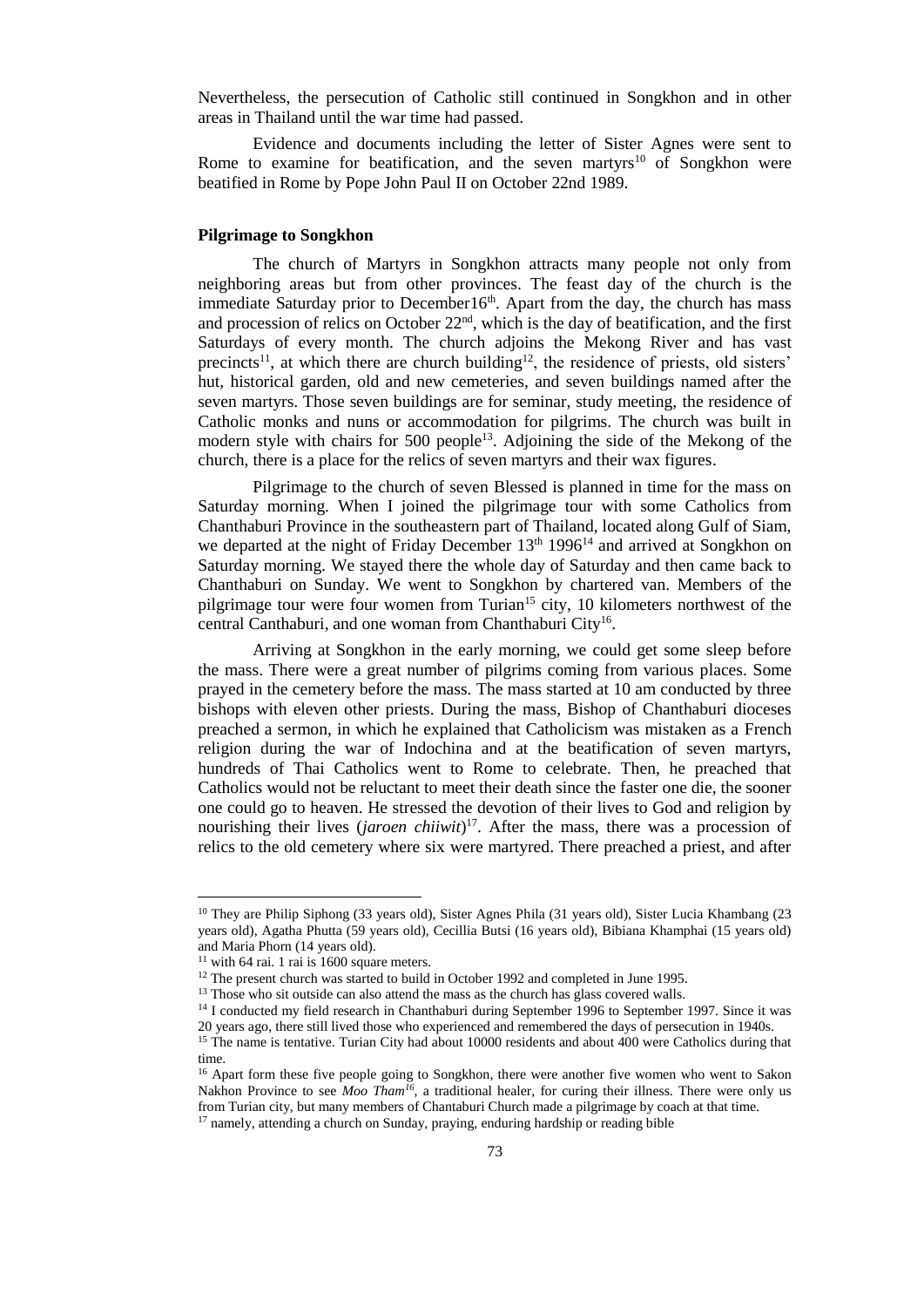that, each adherent kissed the receptacles, then the ceremony was finished. Many of pilgrims remained at the cemetery and offered an earnest prayer.

In the daytime, there were study programs for children coming from nearby towns or from Bangkok. Some religion teachers also came from Bangkok. People spent their time reading books in the library, relaxing and looking around within the church precinct. At night, pilgrims started saying a prayer in the cemetery. After finishing a prayer in the cemetery, they would move to the church for a prayer, some prayed through the night $18$ .

Next morning after a mass, while waiting for the van to pick us up for Chanthaburi, a fellow pilgrim who was a Catholic friend in her 20's from Turian city, talked to me about some miracles or mysterious occurrences that she heard happened just yesterday. One was that somebody sitting behind us saw seven martyrs walking nearby the sun at about 4 pm. And the other was that the water had been running out of the tree by the cemetery and smelled like Thai flavor although it was a western tree<sup>19</sup>. On the way home, we stopped at a riverside market in Mukdahan and enjoyed shopping. This pilgrimage was that of 1996 and even now in 2015 I heard that pilgrimage to Songkhon was still very popular and attracted Catholics in Turian City and some Buddhists who have heard about its efficaciousness.

#### **The Meaning of the Pilgrimage to the Songkhon Church**

<u>.</u>

What of Songkhon attracts so many people to this place? I would like to consider here what the pilgrimage to Songkhon means to the Catholic Church, Catholic followers and to Buddhist pilgrims.

As for the Catholic Church of Thailand, it is intended to become the center for the promotion of followers' faith and religious education and activities (Anusorn Moranasaki 1995: 51). It provides places for prayer and educational programs. The buildings have a library and lodging for Catholics monks and nuns. In the sermon of the mass, the bishop stressed the devotion to their faith by learning from the seven martyrs. Under this intension, the memories of the persecutions are replaced and converted to a story of ideal model as Catholics and no Buddhists, apart from policemen, enter the story of martyrdom<sup>20</sup>. Pilgrimage also provides an opportunity of merit-making '*tham bun<sup>21</sup>*' and recreation. When Catholics go to the church feasts of other churches, they make a merit by offering for a church or priest. Although '*tham bun*' is not the central practice for Catholic, it is still one of the ways for nourishing their lives (*jaroen chiiwit*) in terms of helping a church.

In addition, the Catholic Church has presented miracle stories which strongly attract Catholic followers and even Buddhists as well. Miracles are thought to be the proof from God. Miracles in Songkhon include stories of recovering from incurable

<sup>&</sup>lt;sup>18</sup> The church gave us a free accommodation and dozens of people bunked down together in large rooms.

<sup>&</sup>lt;sup>19</sup> The more prayers uttered, the more water came down and the stronger the fragrance became. When she took the water in the hand, it disappeared even though it should usually remain.

<sup>&</sup>lt;sup>20</sup> The booklets of Catholic authority which I used for the summary above mention other villages and relatives of villagers of Songkhon in the description of the Teacher Philip's way to Mukdahan, but we cannot know from them either the relationship of the villages or whether the relatives were Buddhists or Catholics; the story is purely for Catholic faith.

<sup>&</sup>lt;sup>21</sup> '*Tham bun'* is one of most significant terms to understand Thai Buddhists' religious activities. Among merit making practices, there are *'thood kathin'* and *'thood phaapaa*' in which villagers or colleagues chartered a car to go for a merit-making trip to temples in the other areas and offering to the temples and enjoying gathering with the people there. Catholic church feast and the pilgrimage have a similarity to those practices.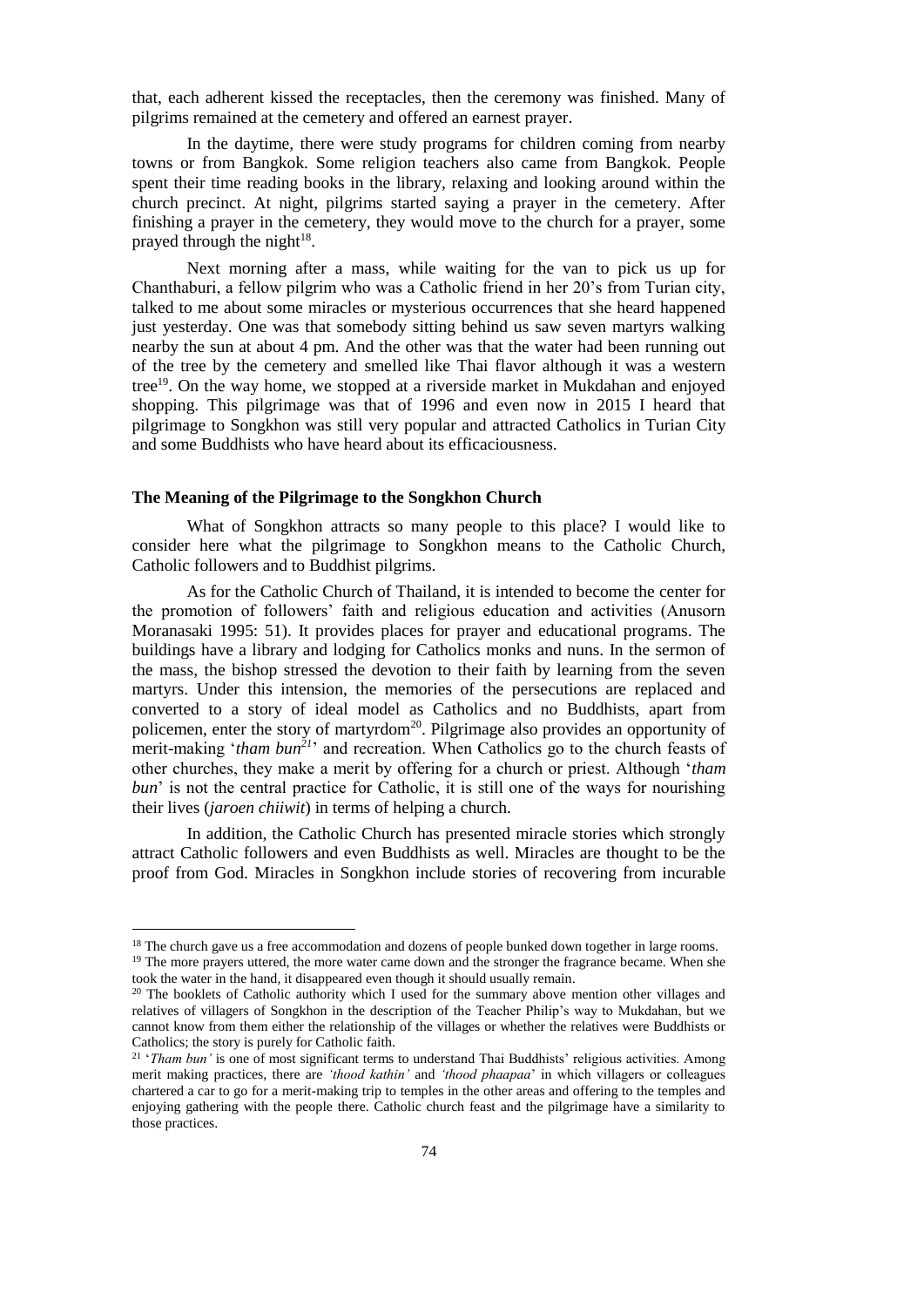disease or mysterious occurrence happening within Songkhon church precinct<sup>22</sup>. As for healing, a Catholic nun collected following miracle stories<sup>23</sup>: a man who encountered a traffic accident was saved his life by asking the seven Blessed on losing consciousness just after the accident; a woman who got burned when she was a child could avoid leg amputation after praying to seven martyrs in Songkhon etc<sup>24</sup>. The miracle of curing illness could also be seen in the story of the well with sacred water of Songkhon church (Khanakamakan1989: 59-62). These miracle stories are close to Catholic followers. When I was in Chanthaburi, a teacher told me that she prayed to the Blessed for her sick pupil and the child recovered within a couple of months after the prayer although a doctor had presumed the need of taking medicines for years.

In addition to those miracles of curing illness granted by Catholic Authority, pilgrims are also attracted to Songkon by other sorts of divine favors such as business and money matters, winning a lottery, fortune telling etc. In Thailand, it is very common to '*bon*' or to vow to the gods or powers. Buddhists go to vow at the shrine of local spirits, guardian spirits of the prefecture, of the country, or spirits of famous past kings. As for Catholics, they vow to God in Christianity. When adherents have some wishes, they can either pray or vow<sup>25</sup>.

Buddhists also vow to the Blessed in Songkhon since the Blessed in Songkhon are famous for granting the wishes. In Chanthaburi, Buddhists hear about Songkhon from Catholic neighbors and go there to pray with Catholic neighbors. Talking about Songkhon with Catholics in Turian city, they tended to mention Buddhist participation in the pilgrimage out of their own accord. All of these Buddhist pilgrimages were that of those who had trouble with debt or money, such that a Buddhist with a debt vowed at Songkhon and won a lottery, so he chartered a car to Songkhon and offered a hundred floral garlands and offered rice to a priest. Such stories were those of many years ago, but Songkhon is still very popular even today and I have heard a similar case recently<sup>26</sup> that a Buddhist who had been able to sell his land by vowing at Songkhon, even converted to Catholic for the granted wish $^{27}$ . As stated above, the Blessed in Songkhon is very popular for praying and vowing. Catholics say that they can pray at any church, but many are fond of going to Songkhon because they think that their wishes really come true.

Furthermore, I would like to point out that the Blessed in Songkhon might have enabled the conversion of Catholicism in Thailand from a foreign religion to a religion in Thailand and therefore, Thai Catholics embody their identity through the belief and pilgrimage to Songkhon. Martyrs in Songkhon are the first Blessed in Thailand and were 'Thai' as well as the ones exemplified the Catholic philosophy. That means those Blessed that Thai Catholics worship are Thai, not the foreign ones. The miracle story that my fellow pilgrim mentioned during the pilgrimage 'the water smelled like *Thai* flavor although it was a *western* tree' is metaphoric in this sense:

-

<sup>&</sup>lt;sup>22</sup> Among those stories, a witness account that seven martyrs can be seen by the sun at dusk is talked by a number of pilgrims and the booklet of Songkhon describes a similar story about scent of martyrs' blood (Khanakamakan 1989: 63).

 $23$  These were recorded in the booklet to celebrate the construction of new buildings in Songkhon church (Anusorn Moranasaki 1995).

<sup>&</sup>lt;sup>24</sup> Apart from the above, the recovery from illness of diabetes, knee shrinks, chronic coughing, gout, etc. was also reported (Anusorn Moranasaki 1995:62-68).

<sup>&</sup>lt;sup>25</sup> In case of vow, they promise something in exchange for the favors rendered by God, like offering floral garlands, offering for a church or priest, asking supplication for the souls in purgatory at the mass.

<sup>&</sup>lt;sup>26</sup> A Catholic friend in Turian City, Chanthaburi told me in March 2015.

<sup>&</sup>lt;sup>27</sup> According to the Catholic who told this story to me, in Turian Church, there are two persons who converted from Buddhist by the vow at Songkhon including this person, and they attend the mass on every Sunday.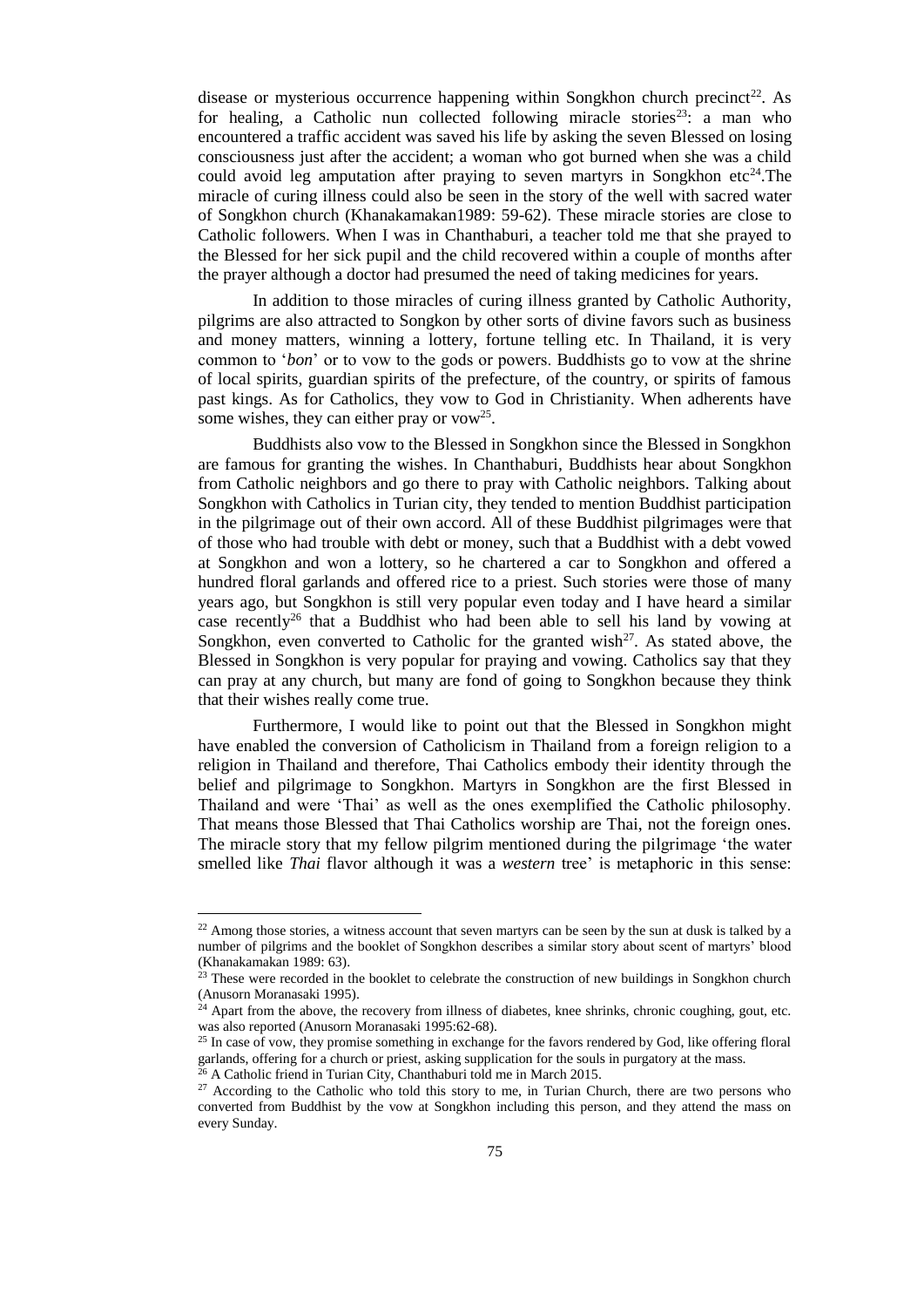western tree seems to be a metaphor of Catholicism coming from western country and it has become Thai.

### **The Situations of the Catholics in Other Areas in the 1940s**

The religious persecutions of Catholics in the 1940s occurred not only in Songkhon, but throughout Thailand. I would like to examine the situations in other areas, mainly Chanthaburi, together with referring to the situation in other areas.

Chanthaburi has a prominent Catholic church in Thailand. The Chanthaburi Church has more than 300 years history with congregation of about 5000 in 1940 (Surachai 2000: 90) and over 8,000 in 1995<sup>28</sup>. Most of them are of Vietnamese origin and live in a big community near the Catholic Church. During my stay in Turian City in Chanthaburi 1996-1997, Catholic elders of Turian Church<sup>29</sup> gave me an account of their experiences of persecution in the 1940s. A woman in her late 80s living near Turian church $30$  told me recalling the days of persecution in the 1940s as follows;

> 'Buddhists called Catholics '*Yuan* (Vietnamese)'. They also called Catholics spy. A group of Buddhists came to the church and threw stones and set fire to the church. --- My brother, he was soldier and lived near the church. Although he was a Buddhist, he helped to put out the fire by cutting down a banana tree and banging the fire. There were three Catholics at the church, but they could not put out the fire because they were afraid of the Buddhists who still stayed around the sister's house. My brother was Buddhist and he was not afraid of them, so he gave his hand. --- The church survived the total fire loss. They timed the day without a guard of the church. Those who set fire were ruffians who lived around here '

This woman converted from Buddhism to Catholicism when she married a Catholic man, while her brother remained Buddhist. All the Catholics who knew this arson resented the matter and told me that all the Buddhists who had set fire were punished by God to die in agony. Furthermore, the Buddhist shopkeepers drove away Catholic customers with a sword and some Buddhists prevented other Buddhists from buying at the shops of Catholics<sup>31</sup>. Both Catholic schools in Turian City and in Chanthaburi City were closed down. Under these situations, many Catholics in Turian City moved to other places as if being refugees, mainly to the residential area of Catholic congregations near Chanthaburi Church for fear of harm from radical Buddhists.

Chanthaburi Church was built with a beautiful gothic style and had spires. The Phibun government, however, took down the spires in 1940 during war time since they suspected that Catholics were spies of France<sup>32</sup> and regarded the spires as an indication to show a target for France. Chanthaburi Church itself survived from destruction by the radical Buddhists since the followers were united to protect the church (Surachai 2000:90). As I stated earlier, Phibun government forced non-ethnic

<sup>&</sup>lt;sup>28</sup> Statistics of Chanthaburi Dioceses 1995.

<sup>29</sup> Its followers were 578 in 1995.

 $30$  This is a tentative name. This church is in Turian (also tentative name) City and was built in 1900. Ancestors of many followers of the church came from China at the end of 19<sup>th</sup> century.

<sup>&</sup>lt;sup>31</sup> According to the woman in her late 80s mentioned above.

<sup>&</sup>lt;sup>32</sup> Chanthaburi was relatively near the Cambodian (French Indochina then) border and was once under French occupation by the treaty after Franco-Siamese Crises from 1893 until 1904.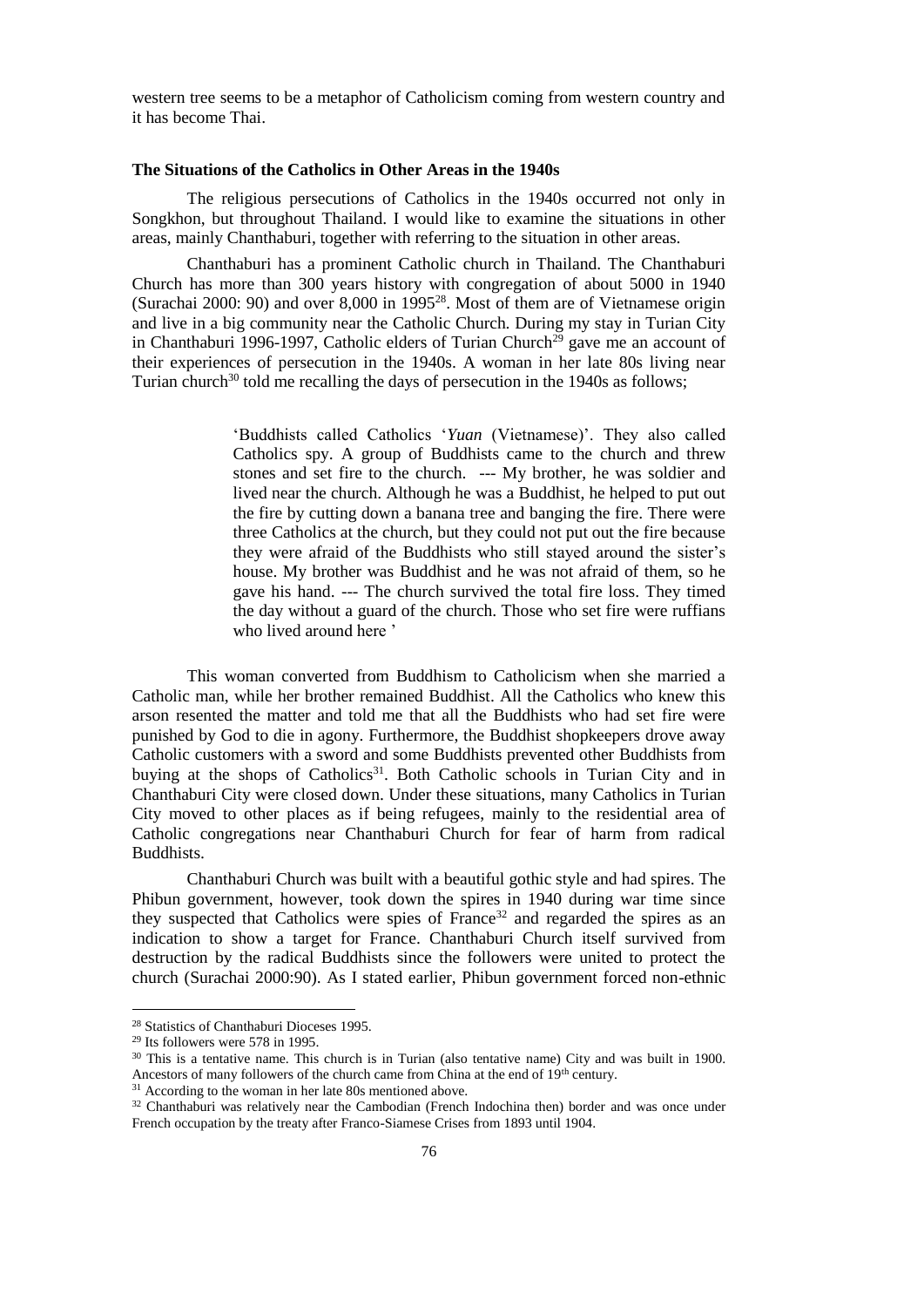Thai and non-Buddhists to abandon their education, language and custom. The policy was certainly carried out in Chanthaburi as well. The government ordered Catholic public officials to become Buddhist and if not obey, they were persecuted<sup>33</sup>. Sarakadii writes that women had been caught and had their hair cut, forced to wear Thai style clothes, and children had to make an obeisance to the image of Buddha, police kept close watch on religious rituals, and the Vietnamese language was prohibited (Sarakadii 1995: 116). In Chanthaburi City, Vietnamese language was still in common use among Catholics of Vietnamese origin around 1940. According to a man who was a teenager then, his grandparents, parents and himself all spoke Vietnamese as well as Thai, but those who were born after about 1940 could not speak or pray in Vietnamese anymore. This man was unwilling to talk about those days of war and religious persecution, maybe because he was then a soldier, a public official which was a difficult position due to the government's order.

Although Catholics in Chanthaburi had suffered from the government officials and Buddhist neighbors, elders made it clear that not every Buddhist was bad to them. As a woman in Turian City said above, there were Buddhists who helped Catholics like her brother. Another elderly lady<sup>34</sup> who was then nearly twenty years old said,

> 'When I laid stock of goods in Chanthaburi town and transported to Turian City, nobody carried for me. But there were good people among Buddhists and such people transported them. Not every person was harsh, but there were both bad and good ones. There were ruffians and non-ruffians. During religious persecution, neighbors advised me definitely not to go out because guys would tear off clothes to humiliate me.'

Another elderly man said to me after the story of arson of Turian Church, answering my question how Buddhist acquaintances had behaved in those days,

> 'Not every Buddhist but only some people were bad. Only the people who acted like a tool of the government were wicked. Catholics have Buddhist relatives by marrying with Buddhist. Those people helped each other. That's that.'

From those narratives, we have learned that such Buddhists as relatives helped Catholics. The wicked matters had mostly done by ruffians and those who acted as a tool of government. Still, considering the Catholics in Turian City had to escape to a Catholic community in Chanthaburi, the persecution would not be gentle.

As for the persecutions of Catholics throughout Thailand, the details are written in the book on another Blessed in Thailand, Blessed Nicolas Bunkerd Kitbamrung<sup>35</sup>. According to the book, missionaries in the northeast Thailand were deported and those in the other areas were forced to come to Bangkok. Some Thai priests escaped and hided himself, others were caught and pressed to abandon their religion. Governors, district headmen, or the members of the patriotic group (*Khana Luad Thai*) had called persons who held a position of leadership among Catholics for a meeting and threatened them until they agreed to convert. Many Catholics, either men or women, were caught on suspicion of spy (Large 2000: 43-44) and public officials

<sup>&</sup>lt;sup>33</sup> According to a man in his late 60s in Turian City.

<sup>&</sup>lt;sup>34</sup> Her husband was Buddhist, but was already dead when I interviewed her.

<sup>35</sup> Father Nicholas was arrested as a spy on January 1941 and died in the prison because of tuberculosis on January 12, 1944, then is beatified on January 27, 2000.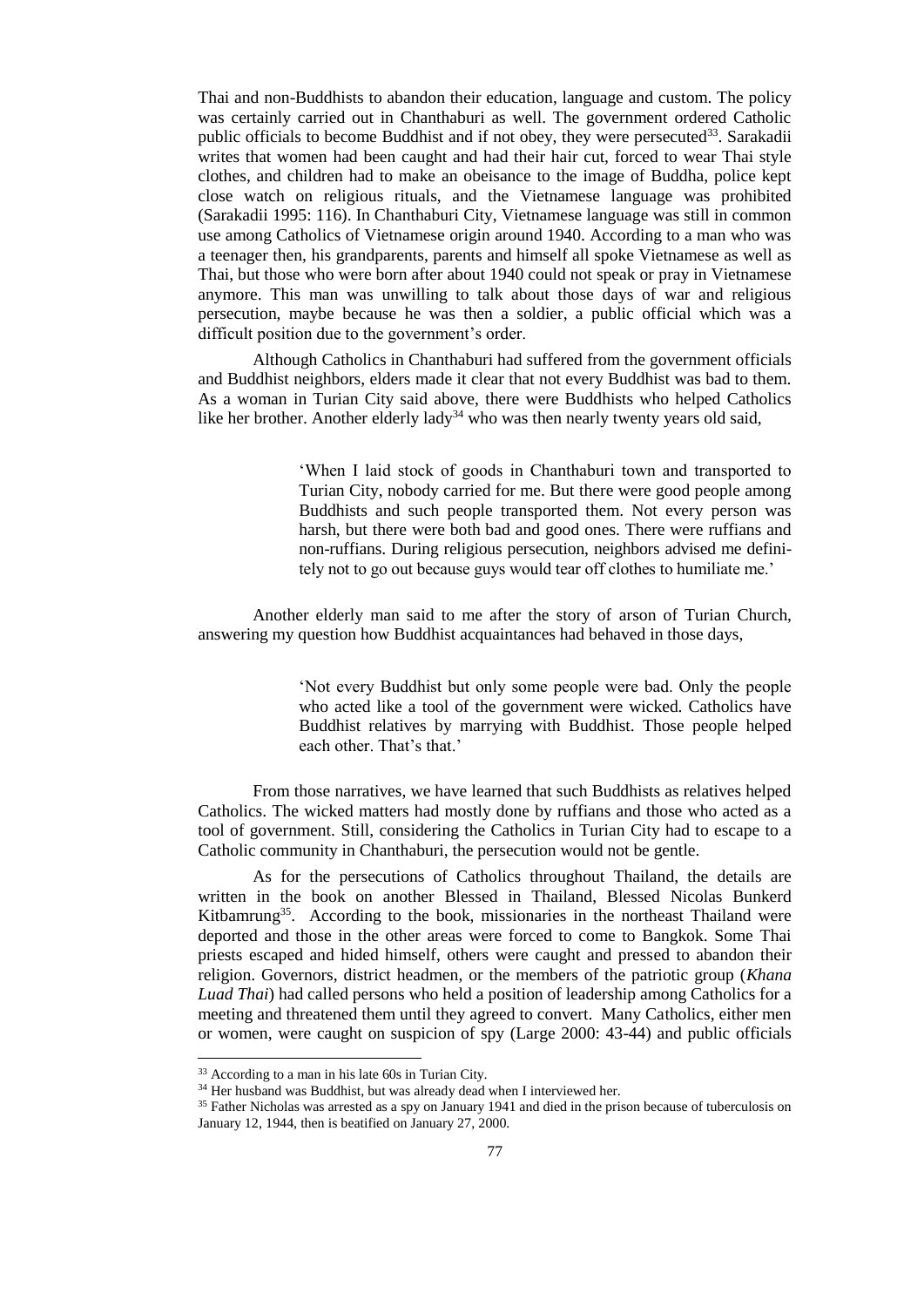of the Catholics had a trial or were dismissed (Surachai 2000: 51). As for children, the Catholic schools throughout Thailand were closed down and children were forced to go to public schools of which the teachers were members of the patriotic group, and to make an obeisance to the image of Buddha (Large 2000: 44, 45). The patriotic group (*Khana Luad Thai*) had much influence on Thai people in those days. They saw Catholicism as a religion of enemy and burnt or destroyed churches (Surachai 2000: 38, 50). Some churches were used as lodgings of Buddhist monks, schools of Buddhist, or even Buddhist temples (Surachai 2000: 69-71). According to Father Surachai, the persecutions weakened in Bangkok<sup>36</sup> after the end of war with France in May 1941, but it got worsen in the some parts like Chanthaburi. In northeast Thailand, the persecutions were almost completed because there was no Catholic to convert and no church to destroy anymore by May 1942, but recurred after the missionary work started again. Ultimately, the persecutions in the 1940s came to an end after the August 1944 when Pridi rose to power and the religious freedom was approved again (Surachai 2000: 106).

## **Living inside the Same Society '***Yuu Nai Sangkhom'*

Now, Catholic younger generations know about the persecutions in 1940s by hearing from their elders. They also know what happened in Songkhon. Pilgrimage to the seven martyrs is popular among them. The persecution in the 1940s, however, seems to be a long-gone incident for those who did not experience the era. When I asked about the persecution in Songkhon, a woman in her 40s said to me: 'The policeman (Lue) died recently. Someone said that he had regretted what he had done in Songkhon. It was his duty, so it couldn't be helped.'<sup>37</sup>

In taking such a present situation and elders' attitudes toward the persecutions into account, it seems that Catholics showed the attitude of avoiding conflict, more lenient and dispassionate as generation and time goes by: an elderly man of public official in those days did not say anything about the matter instead of accusing; elders in Turian City tended to make it clear that 'not every Buddhist was bad'; and, as a recent case, a woman sympathized with the police officer in the martyr incident. Thus, they have not perceived the memories of persecution as a distinct confrontation between Buddhists and Catholics despite the bitter history for Catholics. What made them assume such attitudes toward the persecutions? Their attitudes stem from the change of their position in the 'society'.

Nowadays Catholics in Thailand see themselves as Thai regardless of their ethnic origin and think that they share the same society with Buddhists. Buddhist Thais also see Catholics in the same way. I use the word 'society' here as 'a circle of people living in the same residential area while having relationship under the same order of attending important ceremonial occasions like weddings and funerals' as an equivalent Thai word for society '*sangkhom<sup>38</sup>*'. Some Catholics in Turian City themselves use the word '*sangkhom*' for the explanation of their act of attending ceremonies of Buddhist neighbors or contributing to Buddhist ceremonies.

Until the late  $20<sup>th</sup>$  century, however, Catholics and Buddhists were not in the same society<sup>39</sup>. Catholics had lived in the place protected by missionaries until the

<sup>&</sup>lt;sup>36</sup> The catholic community of Vietnamese origin in Samsen, Bangkok similarly suffered during this time (Ngaamphit 2002).

<sup>37</sup> Interview in 2015.

<sup>38</sup> '*sangkhom*' means ' a circle of people who have relationship with each other under the same order or law' according to Thai dictionary.

<sup>&</sup>lt;sup>39</sup> Catholics, of course, have worked as soldiers, merchants or government officials in Thailand since the 16<sup>th</sup> century, but that was different from living in the same society.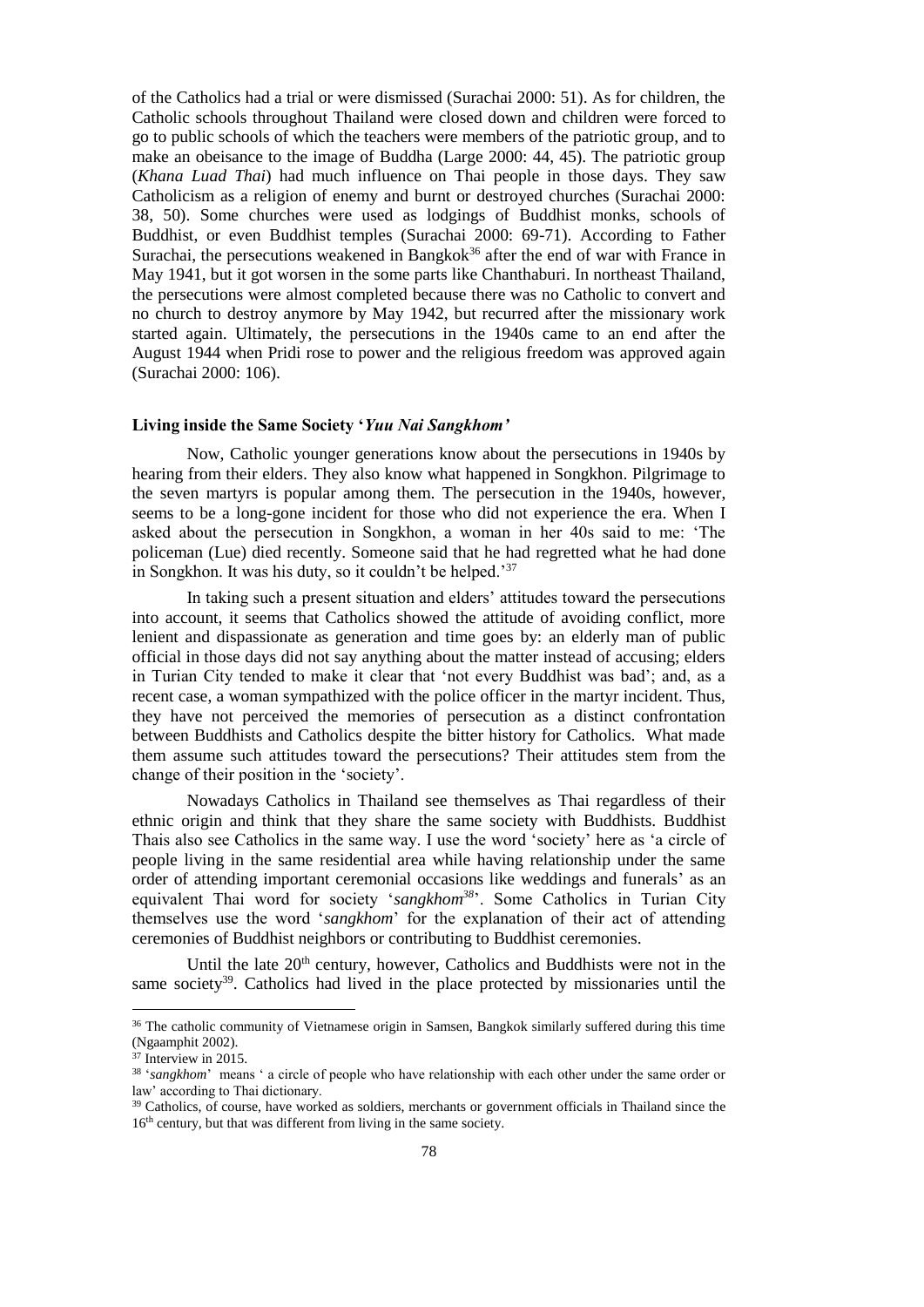mid-19<sup>th</sup> century or the early  $20<sup>th</sup>$  century. After those periods, they still did not live in the same society with Buddhists for many decades in the sense that they did not socialize in ceremonial occasions as such although there were small numbers of intermarriages between Catholic and Buddhist<sup>40</sup>. Even many years have passed after the war, the socialization between Catholic and Buddhist seemed to be still difficult in the situation that many aspects of people's life are involved in the religious matters. This situation, however, had gradually changed due to the policy of the Catholic Church and the Thai government.

As for the policy of the Catholic Church, it changed its policy toward other religion in the Second Vatican Council held in 1962-65 to accept, respect and even encourage the social and cultural value of other religions<sup>41</sup>. Before the Council, the Catholic Church had tended to be severe with things related to non-Christian religions. In the 1940s, the Church prohibited followers to make a donation even to the school attached to a Buddhist temple<sup>42</sup>. Things did not change easily. Even in the mid-1980s, sisters of Catholic school seemed to be severe on Catholic students joining the Buddhist ceremonies<sup>43</sup>. But with the guidance of Thai Catholic authority in 1991<sup>44</sup> together with priests' teachings, the policy of Catholic Church became widespread to the Catholics of Turian Church in the 1990s. In this period, the school attached to Turian Church started joining a candle procession of Buddhist Lent season as well as holding a procession of Christmas Eve in the city, and in both processions, both Catholic and Buddhist students have taken part in. Moreover, because of the Church approval of marriage with non-Christian around the mid-20<sup>th</sup> century and of choice of children's religion by the 1970, the intermarriage between Catholic and Buddhist has become much easier and common<sup>45</sup>. So, many of Catholic households had Buddhist members together with Catholic members<sup>46</sup> by the end of the  $20<sup>th</sup>$  century. Under these situations, it has become ordinary matters for Catholics to help Buddhist relatives, friends and neighbors in the Buddhist ceremonial occasions.

The national integration policy should have facilitated the situation of the Catholics in the same society with Buddhists as the same Thai. As we have seen earlier, Phibun government propagated national integration policy in which non-Buddhist religions was rejected and non-Thai ethnic characteristics were abandoned. Later governments have also advanced the unity of nation, but they have approved of

-

<sup>&</sup>lt;sup>40</sup> For example, at the end of 19<sup>th</sup> century, Buddhist parents and relatives were ashamed of their daughter marrying with a Catholic and moved from the Buddhist village to another place. Around 1930, such a situation continued. An elderly woman told me that her Catholic husband took her to the place where Buddhists enjoyed dancing, and then Buddhists even stopped dancing because they were afraid of Catholics. An elderly Catholic woman born around the mid-1920s who married a Buddhist said that there was no problem with her Buddhist husband because he understood her religion, but recollected that there might have been some problems with his relatives.

<sup>41</sup> In Nostra Aetate: 'Declaration Of the Church to Non-Christian Religions, 1965.

<sup>42</sup> According to a priest in Chanthaburi. Also in Turian Church, Buddhist monk was not allowed to enter the church.

<sup>&</sup>lt;sup>43</sup> A woman then a junior high school student was censured for being unfaithful when she slipped away from the religious class to see rituals for the Buddhist Lent season with Buddhist students of the Catholic school.

<sup>44</sup> Declared as a Proclamation of Catholic Bishops' Conference of Thailand. This proclamation was declared in response to the situation that Catholic followers still hesitated over how to act in concern with non-Christian religious ceremonies of neighbors. In it, the Church instructed followers to figure out their action depending on the situation, like avoiding offense against important matters of Buddhist host.

<sup>45</sup> For example, the total number of marriage of the Turian Church member from 1981 to 1995 was 70, among which, only 13 was the marriage between Catholics and the other 57 was the marriage with Buddhist.

<sup>46</sup> The number of household which had Catholic member in the center of Turian City was 64 in 1997. Among them, the household which was composed of only Catholic members was merely 27 and other 37 households had members of Buddhist together with Catholic.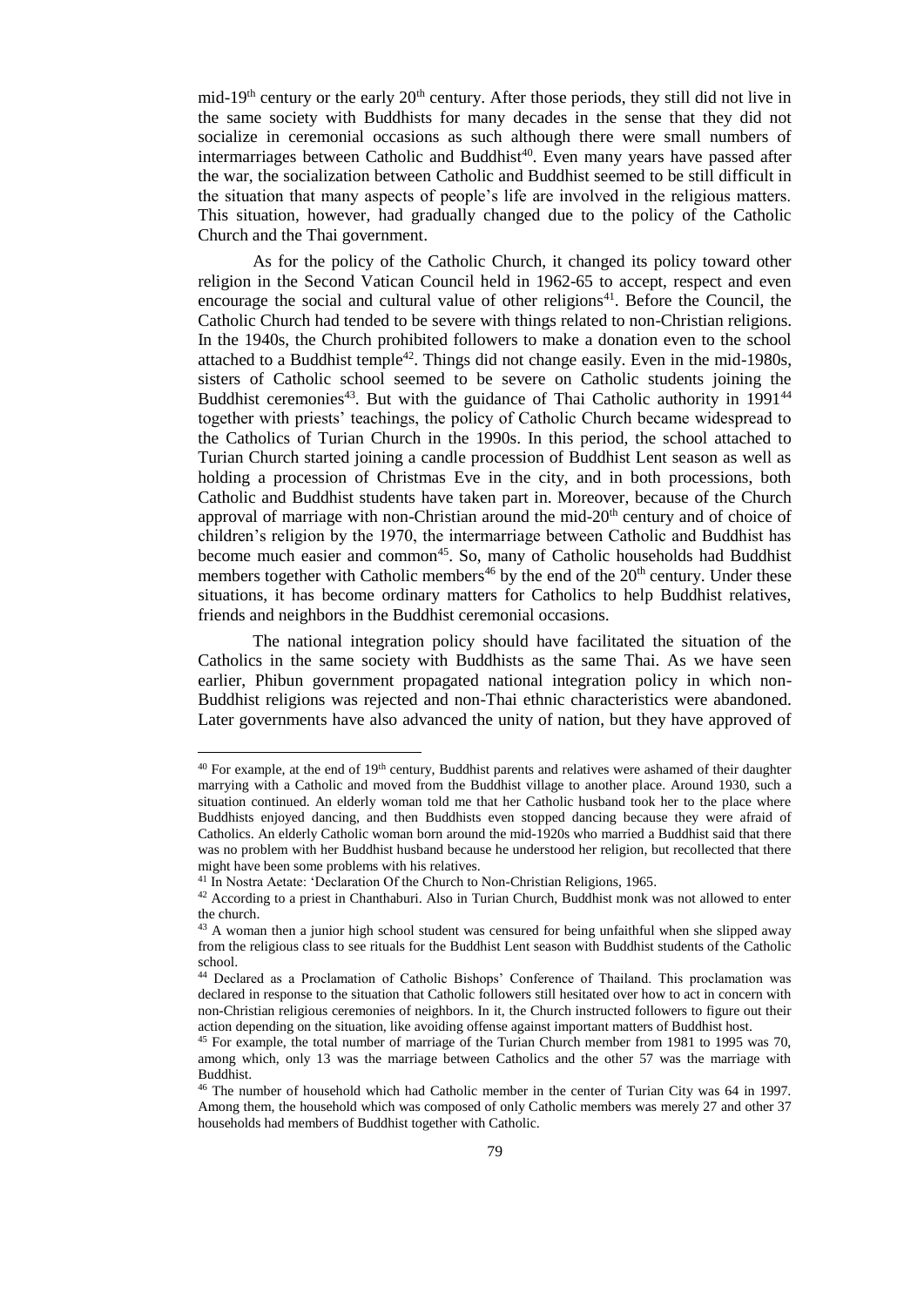the worship of all religions although they have continued the policy to lessen the non-Thai ethnic characteristics.

After these changes, in the middle of 1990, Catholics in Turian City attended the family rituals of Buddhist neighbors, friends or colleagues. Some made a donation to Buddhist ceremonial occasions if somebody came to collect. With regard to attending those rituals or making such contributions, Catholics explained by using the word '*sangkhom*' to emphasize social relationships. One Catholic woman said,

> 'If there is a funeral ceremony, I will go to help. It is a way of social relationship (*beep sangkhom*). If we help them, they would also help us. If we don't help them, we will be said to be a narrow-minded person, as we are in the same society (*yuu nai sangkhom*).'

When talking about donation to Buddhist ceremonies, others also explain they would do it 'for society (*phua sangkhom*)', or because she respected the society (*thuu sangkhom*) <sup>47</sup> and other wondered how Buddhists saw her if she did not donate in spite of living among them. A middle aged female teacher of a public school said 'I contribute (to Buddhist ceremonial occasions) not as a religion, but as the same Thai.'<sup>48</sup> From those explanations, it would be clear that they are conscious of being in the same society with Buddhists. But it was not the same for the elderly generation who were born before the war. Concerning elders, a woman said that when she was a child (around mid-1970s to early-80s), she often heard from elders that 'Buddhists live in the Buddhist sphere and Catholics live in the Catholic sphere'. And in her opinion, such elders think so even present days<sup>49</sup>, so that they could not accept donating to Buddhist matters.

#### **Conclusion**

<u>.</u>

Tagawa argued that public memories, which means various interpretations of history of various people shared in the public space, is the effective concept to understand not only the past but also the present and the future because it is related to the power relations and loyalties to their own or public cultures in the process of communication and recognition (Tagawa 2005:8, 15, 37). Likewise, the memories of religious persecutions in the 1940s in Thailand have been reconstructed and handed down by the Catholic Church of Thailand and by its followers, and when they recognize and talk about it or translate into action, the power relationship between Buddhists and Catholics as well as their loyalties to Catholic faith are taken into consideration.

Now the generation of remembering the past persecutions has almost faded away, Catholic followers seem to think that it is not necessarily needed to pass down the memories of religious persecutions in the context of present social relationship with Buddhists. On the contrary, The Catholic Church of Thailand needs and uses those memories not for the social relationships, but for Catholic faith. It highlighted the history of religious persecutions just as a background for the creation of seven martyrs, and the memories of persecutions were replaced and converted to the story of ideal model as Catholics. The Church reconstructed the public memory with the

<sup>&</sup>lt;sup>47</sup> But as for donation, not every Catholic in Turian City contributes. Some explained because there were tricky people.

<sup>48</sup> As she said clearly, Catholics in Turian City acted in accordance with their religious beliefs such as not holding their hands to Buddhist monks during chanting, not joining a ordination ceremonies but just handing celebration money to the host etc (see detail in my doctoral thesis, chapter 3 (Harada 2006)). <sup>49</sup> Her explanation was done in 1997.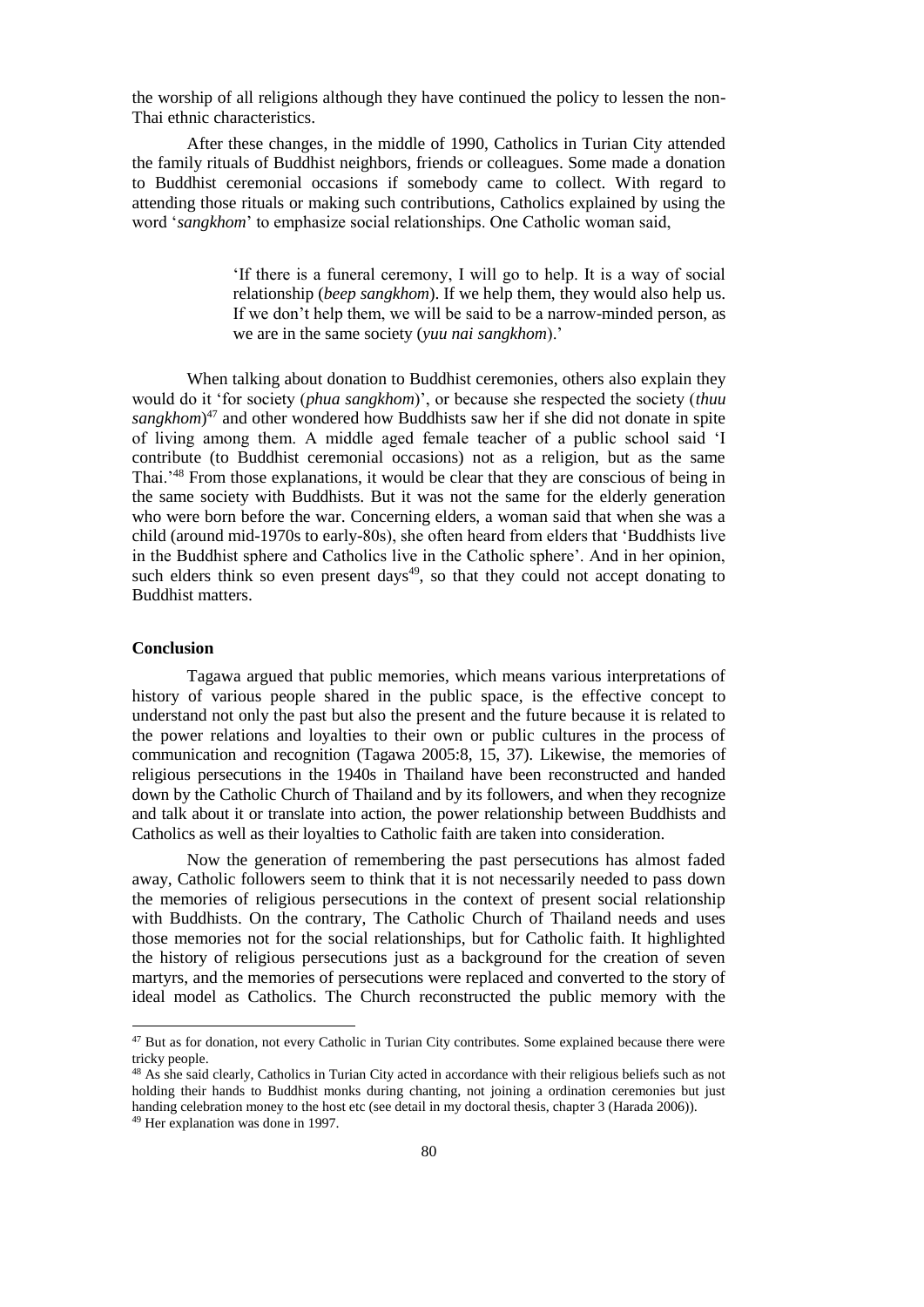intension to create and strengthen the followers' religious faith through the worship to the Blessed and pilgrimage to the place. That is to say, the memories of persecutions in the 1940s would continue to exist because of the belief and pilgrimage to the Blessed.

Seven Martyrs in Songkhon has a great significance for Thai Catholics because they, in a sense, enabled the conversion of Catholicism in Thailand from a foreign religion to a religion in Thailand. They are the first Blessed in Thailand and were 'Thai' as well as the ones exemplified Catholicism. Thai Catholics, therefore, can embody their identity through the belief and pilgrimage to Songkhon. And the belief and pilgrimage are not only for the Catholic followers, but also is indeed the very thing that both Catholics and Buddhists participate together as relatives and neighbors despite the bitter past between them. By the Buddhists' participation in the pilgrimage, Catholics would feel approved and proud of their religion in the middle of Buddhist majorities.

Also, the belief and pilgrimage to the Blessed affects the way of looking at Catholicism by Buddhists: they once saw it as a foreign religion which had nothing to do with them but changed to see it as the one with powerful god. Those Buddhists integrated the God of Catholicism into their religious worldview by regarding the Catholic God as a powerful being who has a great power enough to grant their prayers and, in some cases, they even converted to the religion. Even if the Buddhists converted because of looking for the God's power at first, they would remain Catholic if they think that Catholic teaches also good teachings. Thus, the beliefs and the pilgrimage become a foothold to arose the Buddhists' interest.

As we have seen by now, Catholicism was once regarded as a foreign religion and the Catholics suffered and experienced religious persecutions in the 1940s because of anti-France feeling as well as the government's national integration policy which was hostile to non-Buddhist religion. In such situation, the martyrdom of Songkhon happened. In late years, the memories of religious persecutions in the 1940s are treated by Catholic followers as the ones which should not be emphasized in order to hold a good relationship with the Buddhists. Their attitudes were affected by the change in their social situation: the situation living within the same society as the Buddhists.

Thus, the Catholic followers perceived the history through consideration of the social relationship with Buddhist majorities and the Catholic Church also pay attention to avoid friction in the Buddhist society, while, on the other hand, Catholic Church of Thailand converted the memories of persecutions in the 1940s to the constructive action of worship and pilgrimage to the Blessed just for the religious purpose of their own. And that action contributes the Thai Catholics strengthening their beliefs and holding their religion as well as having the pride in their religious identities in the Buddhist Thailand. It also contributes the change of Buddhist view on Catholicism, which would change the future status of Catholicism in Thailand. In this way, the situation of Buddhism and Catholicism in the Thai society is fluid and that will affect the perception and reconstruction of the memory of the history of the times.

## **References**

Anusorn Moranasakhii 1995 *Anusorn Phithiiseek Sakarasathaan Phramandaa heeng Moranasakhii*.

Bayee ----*Raygaanhetukan sung pen het hai phuying 6 khon taay thii baan Songkhon Wan Thii 26 Thanwaakhom 1940* (*Report of Incident that Six Females died in Songkhon Village on 26th December 1940*).

Ebuchi Kazuhiro 江淵一公1997a『異文化間教育研究入門*(A Primer of Intercultural Education)*』東京:玉川大学出版部 (Tokyo: Tamagawa Univ. Press)